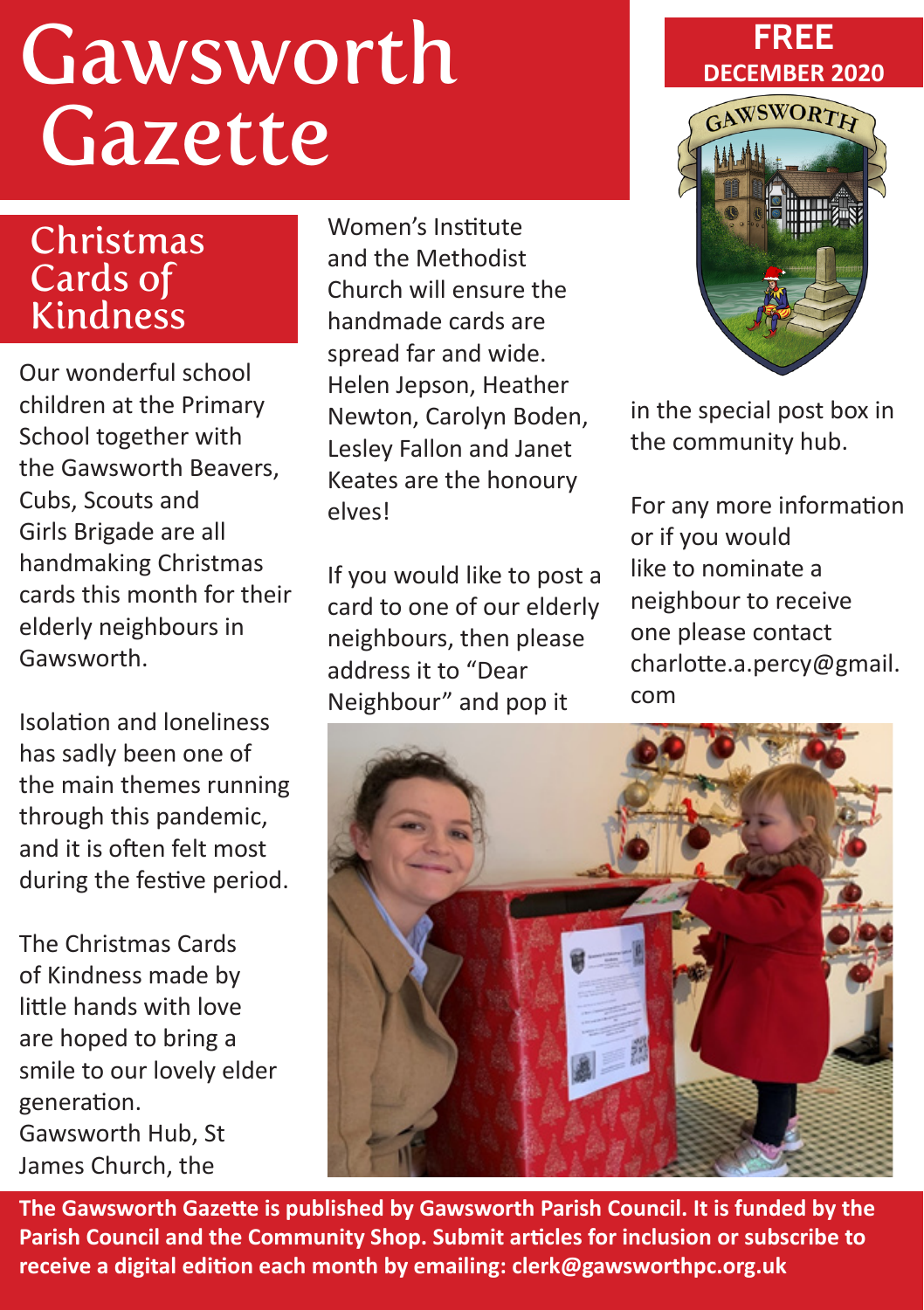#### COVID 19 Vaccine

Gawsworth residents include several current and retired AstraZeneca employees who must be very proud that 'their company' has, in conjunction with the University of Oxford, developed an effective and well tolerated vaccine for COVID 19.

AZ people know very well that it takes thousands of dedicated doctors, pharmacists, scientists and support staff to bring new medicines to patients, and some of them are your Gawsworth neighbours.

At least three vaccines are on their way, but the virus is still with us and the risk will be serious for

## Here on Holiday



Sheep from near Biggin in the Peak District are staying in Gawsworth this winter. You may have spotted them as you walk the footpath from the hall to Lowes Lane. They look very content with their holiday accommodation, and it seems the grub is particularly good. Their field has been planted with plantain, a broad leafed, mineral rich plant which is drought tolerant, improves the soil and provides excellent nutrition for grazing animals. As always, please keep your dogs on a lead when walking through fields and keep to public footpaths. Thank you!

several months to come.

If we relax our caution now the inevitable result is that people will die and become seriously ill. We have to continue to keep our distance, wear masks and wash or sanitise our hands. "Be Jolly Careful"

#### Gawsworth Hub News

Thanks to your generous donations we have a wide selection of items on our craft table that will make great Christmas presents. The Macclesfield Christies Appeal will be the main beneficiary from items sold on the table.

For most of us Christmas is a wonderful time but it can be painful for those who have lost a loved one, or those in financial need. Unfortunately, due to the pandemic local charities are unable to undertake their fundraising activities.

This Christmas, with your support we will help the Lions with its Christmas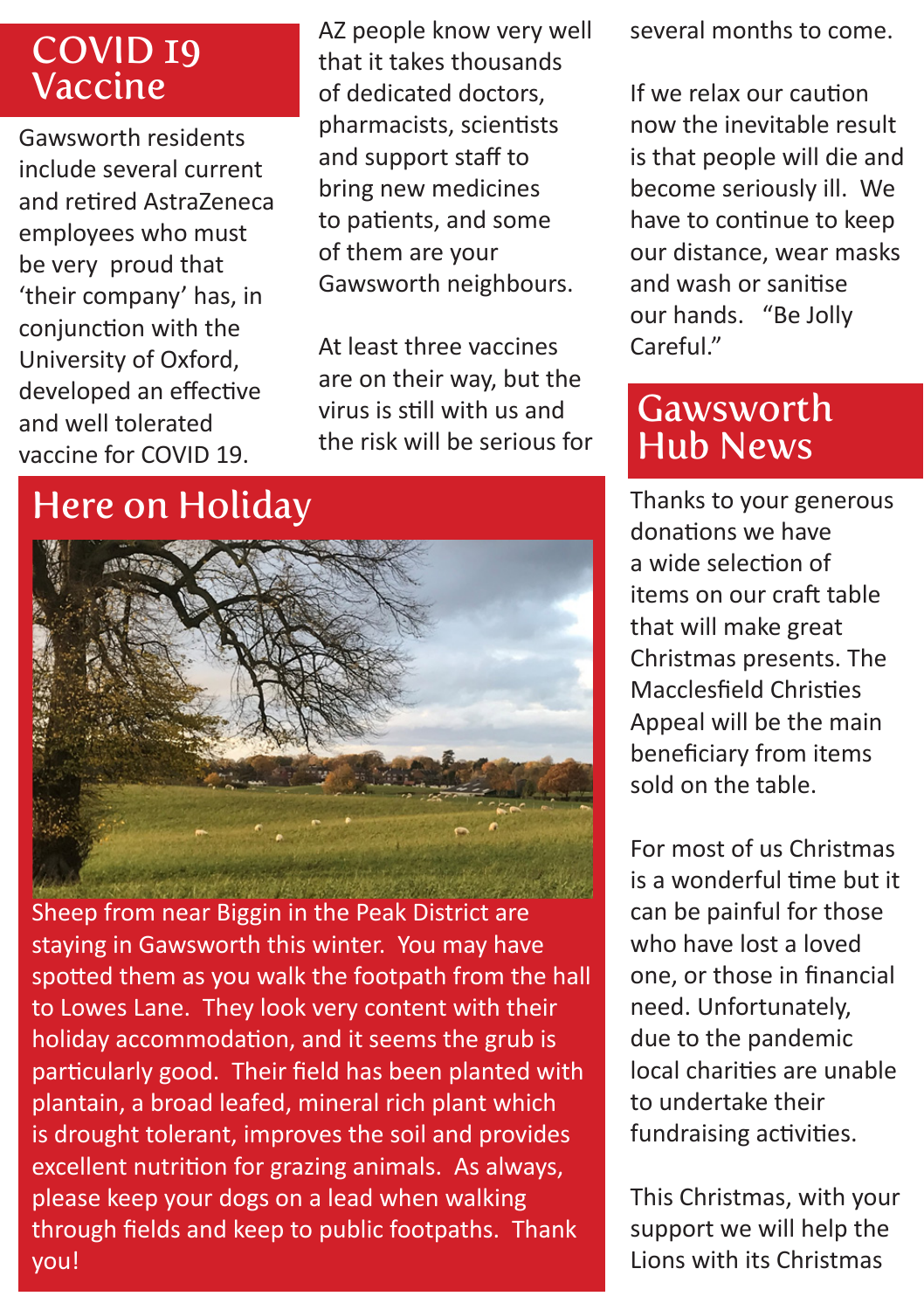Food Parcel Appeal. In the Hub there is a container where you can leave food items or make a cash donation.

Children at our Primary School are making Christmas cards to personalise the gifted food parcels.

#### Gawsworth Shop News

December already, but no need to feel down, just pop into the Hub to see the colourful decorations or the shop to see our exciting new ranges.

Make breakfast special with some Bucks Fizz Marmalade. Not your cup of tea? Try the Tipsy Lemon Curd made with gin. Want to make a meal special? Collect some of our low fat Venison or Wild Boar meats, both are available as steaks, sausages, burgers or diced. Don't forget to pick up a bottle of wine.

Round off the meal with the amazing chocolates

The Rotary has its Toy Box Appeal to brighten Christmas morning for needy children. You will find a bin in the Hub to collect any donated toy or child's gift. All proceeds from our Christmas Raffle will go to the East Cheshire Hospice.

from Whitakers. We have quite a range of them and they are selling like hot cakes with many repeat purchases.

We now have a range of cards, including boxed sets. We also now have some 'fill you own hampers' to give as gifts. Buy a hamper basket for £6, select items to fill it from the wide range of delights available in the shop – jams, chocolate, sweets, pickles, wine, beer, groceries, to give that personal touch to your gift.

The kit includes everything you need to give your hamper a festive look.

Christmas bags are also

## Shop Christmas Opening Times

**Christmas Eve 24th** 8:00 am to 1:30 pm

**Christmas Day 25th** Closed

**Boxing Day 26th** Closed

**27th to 31st Dec**  8:00 am to 10:30 am

> **New Years Day**  Closed

**2nd Jan onwards**  Open as usual

on sale for £1.50 if you want to create a smaller gift or put together a gift for a child.

#### Where in Gawsworth?